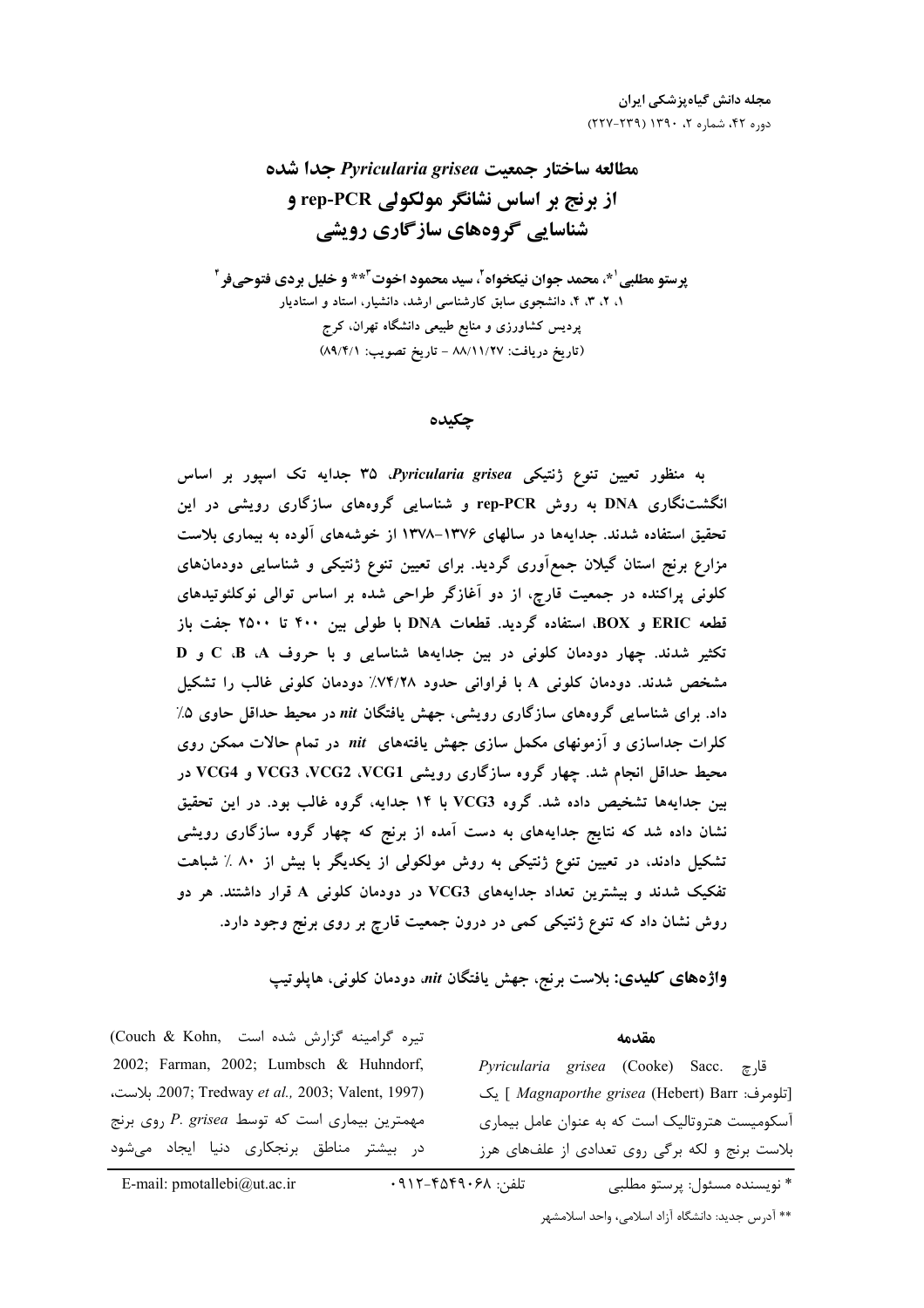(Ou, 1985). تاكنون چندين روش كنترل براي اين بیماری معرفی شده است که یکی از بهترین روشها معرفی ارقام مقاوم برنج به بلاست میباشد. اما مدیریت بلاست از طريق اصلاح ارقام مقاوم، به علت شكست مقاومت تحت شرايط مزرعه، موفقيت محدودي داشته است (Ou, 1985; Zeigler, 1998). عوامل متعددي در ايجاد تغييرات ژنتيكي قارچها دخالت دارند و تحقيقات نشان دادهاند که قارچ P. grisea از نظر ژنتیکی تغییرپذیر است و با تولید نژادهای بیماریزای جدید قادر به شکستن مقاومت میزبان در طی چند سال بعد از بوجود آمدن رقم مقاوم است (Hebert, 1971). به همين دلیل شناسایی و طبقهبندی و بررسی تنوع ژنتیکی جدایههای حاصل می تواند ابزار مفیدی برای کمک به ایجاد لاینهای مقاوم در مقابل همه ژنوتیپهای قارچ در هر منطقه محسوب گردد.

روشهای مولکولی مبتنی بر DNA بر اساس انگشتنگاری DNA نیز به خوبی برای مطالعه تنوع ژنتیکی جمعیت قارچ به کار رفته و نتایج سودمندی به (Levy et al., 1993; Kumar et al., دست آمده است .1999; Kachroo et al., 1994)

اکثر قریب به اتفاق مطالعاتی که برای تجزیه و تحليل جمعيت قارچ P. grisea در نقاط مختلف دنيا انجام شده بر اساس انگشتنگاری DNA به کمک نشانگر RFLP بر پایه توالی نوکلئوتیدی تکرار شونده MGR586 به عنوان نشانگر مولکولی بوده است (Zeigler et al., 1998). در نتيجه، معلوم گرديد كه هر جمعیت قارچ از تعدادی گروه انگشتنگاری<sup>(</sup> تشکیل Levy et al. شده است. هر گروه انگشتنگاری توسط (1991) اصطلاحاً تحت عنوان يک دودمان کلوني ٰ نامگذاری گردید. George et al. (1998) با الگو قرار دادن توالی تکرار شونده Pot2، نشانگر مولکولی rep-PCR" مبتنی بر قطعه DNA تکرار شونده را به عنوان جايگزيني مناسب براي RFLP جهت انگشتنگاری DNA جدایههای قارچ و تنوع ژنتیکی آنها معرفی کردند. تاکنون چندین مطالعه در زمینه شناخت

ساختار جمعیت قارچ P. grisea با الگو قرار دادن توالی Pot2 به کمک نشانگر rep-PCR در نقاط مختلف دنیا (Suzuki et al., 2006; Roumen et al., انجام شده است 1997; Prabhu et al., 2002; Piotti et al., 2005; .correll et al., 2000) George et ه در ايران، al., 1998; Correll et al., 2000) .Javan-Nikkhah et al (2004) جدايههای قارچ به دست آمده از برنج را با الگو قرار دادن P. grisea توالی Pot2 و براساس نشانگر مولکولی rep-PCR مورد بررسی قرار دادند که نشاندهنده وجود تنوع ژنتیکی کم در جدایههای P. grisea در ایران بود که با نتایج دیگر نقاط دنيا شباهت داشت. Vera Cruz et al. به کمک آغازگرهای طراحی شده از روی توالی DNA تکرار شونده به نامهای ERIC ،REP و BOX در نشانگر rep-PCR استرینهای عامل بیماری سوختگی باکتریائی برنج ً را مورد مطالعه قرار دادند. علاوه بر باکتریها، در سال های اخیر از نشانگر rep-PCR به کمک آغازگرهای طراحی شده از روی توالیهای نوکلئوتیدی فوق در مطالعه تنوع ژنتيكى قارچها نيز بخوبى استفاده شده است. .Jedryczka et al (1999) در لهستان جدايههاى قارچ *Leptosphaeria maculans ,*ا مورد تجزیه و تحلیل قرار داده و جدایههای تولیدکننده توکسین را از جدایههایی که قادر به تولید توکسین نبودند، بر اساس انگشتنگاری DNA آنها با نشانگر فوق تفکیک نمودند. , Tilletia زا بر (2000) نيز گونههای Tilletia را بر اساس انگشتنگاری DNA در نشانگر rep-PCR با هم مورد مقایسه قرار دادند و ارتباط فیلوژنتیک آنها را نشان دادند. سازگاری رویشی و تشکیل هتروکاریون در اثر تلاقی میسلیومهای جدایههای سازگار یکی از عوامل بروز تغییر در قارچها است. گروههای سازگاری رویشی ؓ، حاصل تشكيل هتروكاريون پايدار در جمعيت قارچها هستند و هتروکاریونها نتیجه پیوند (آناستوموز) بین هیفها میباشند و فقط جدایههایی که دارای آللهای یکسان در تمام لوکوسهای vic<sup>۶</sup> باشند قادر به تشکیل هتروکاریون پایدار هستند و در یک گروه سازگاری Genovesi & (Leslie, 1993). & Genovesi

<sup>4.</sup> Xanthomonas oryzae pv. oryzae

<sup>5.</sup> Vegetative compatibility groups

<sup>6.</sup> Vegetative incompatibility

<sup>1.</sup> Fingerprinting group 2. Clonal lineage

<sup>3.</sup> Repetitive element-based PCR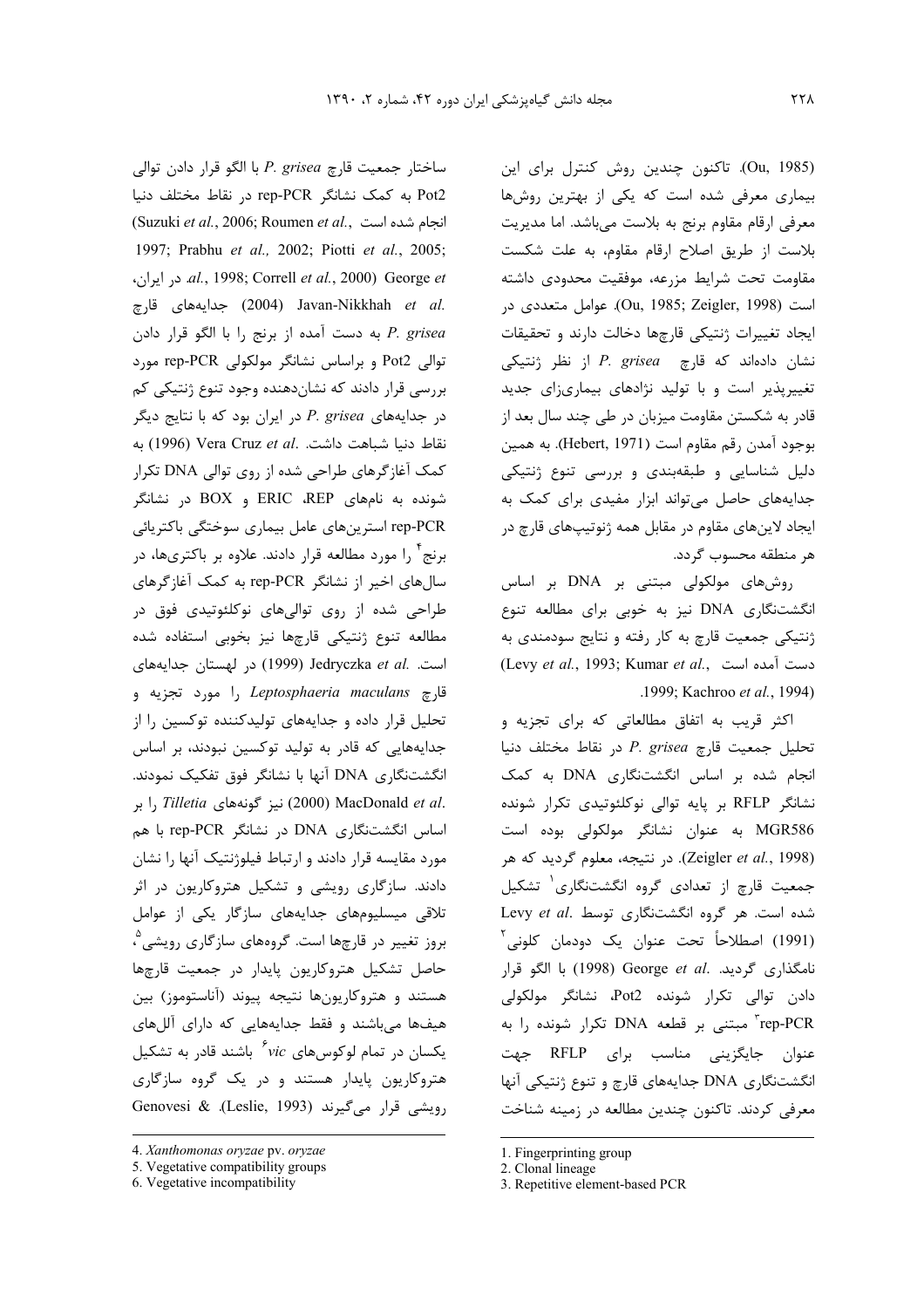(1976) (1986) و همچنین Crowford et al. با تلاقی دادن جهش یافتگان<sup>٬</sup> اکسوتروف ایجاد شده در اثر نور ماورای بنفش در قارچ P. grisea تعداد نسبتاً زیادی از فنوتیپهای نوترکیب را مشاهده کردند و نتیجه گرفتند که ژنهای vic ممکن است در قارچ فعال نبوده و علت اصلی بروز پدیده نوترکیبی را چرخه شبه جنسی<sup>۲</sup> دانستند. در آزمایشهای دیگری که با استفاده از جهش یافتگان اکسوتروف خود به خودی قارچ P. grisea انجام گرديد، Correll et al. انجام گرديد، Correll et al. ا, كانزاس و Javan-Nikkhah (2002) در ايران نتايجي P. grisea و vic در خصوص فعال بودن ژنهای vic در قارچ به دست آوردند.

عمدهترين اهداف اين تحقيق انكشتنگارى DNA و شناسایی دودمانهای کلونی<sup>۳</sup> و شناسایی گروههای سازگاری رویشی در بین جدایههای P. grisea به دست آمده از برنج بود.

#### مواد و روشها

P. grisea جدایههای

در این تحقیق از ۳۵ جدایه تک اسپور شده قارچ

1. Mutants

2. Parasexualism

3. Clonal lineages

شكل ١- تشكيل هتروكاريون در اثر تلاقى جدايه Shn1 با جدايه Sht25 (نماينده) P. grisea در ناحيه تلاقى. جدايه نماينده در وسط و جدایه Shn1 در طرفین قرار دارند. با بروز این فنوتیپ جدایه Shn1 در گروه سازگاری رویشی VCG3 قرار میگیرد.

P. grisea که طی سالهای ۱۳۷۶-۱۳۷۸ از خوشههای آلوده به بیماری بلاست مزارع برنج استان گیلان جمعآوری گردیدند و در کلکسیون قارچشناسی بخش بیماریشناسی گیاهی، پردیس کشاورزی و منابع طبیعی دانشگاه تهران نگهداری میشوند، استفاده گردید (جدول ۱).

تعیین تنوع ژنتیکی جدایههای P. grisea بر اساس rep-PCR آمادهسازی میسلیوم و استخراج DNA

جهت تهيه ميسليوم كافى براى استخراج DNA، حلقههای میسلیومی چهار تا شش میلیمتری تهیه و به تعداد چهار حلقه در محیط عصاره مخمر قرار داده شد. برای تهیهی محیط عصاره مخمر، دو گرم عصاره مخمر و ۱۰ گرم دکستروز در یک لیتر آب مقطر حل گردید (Piotti et al., 2005) و يس از قرار دادن چهار حلقه میسلیومی داخل هر ظرف ارلن ۱۰۰ میلی لیتری، آنها به مدت پنج تا هفت روز بر روی شیکر با سرعت ۱۲۰ دور در دقیقه در دمای اتاق (دمای ۲۴-۲۸ درجه سلسیوس) قرار گرفتند. برای جداسازی میسلیوم از محیط مایع، از پمپ خلاء و قيف بوخنر استفاده شد. در نهايت، شیشههای پنیسیلین حاوی میسلیوم قارچ در فریزر با دمای ٢٠°C- قرار گرفتند. استخراج DNA بر اساس , وش فنل-كلروفرم .Liu et al (2000) انجام گرديد.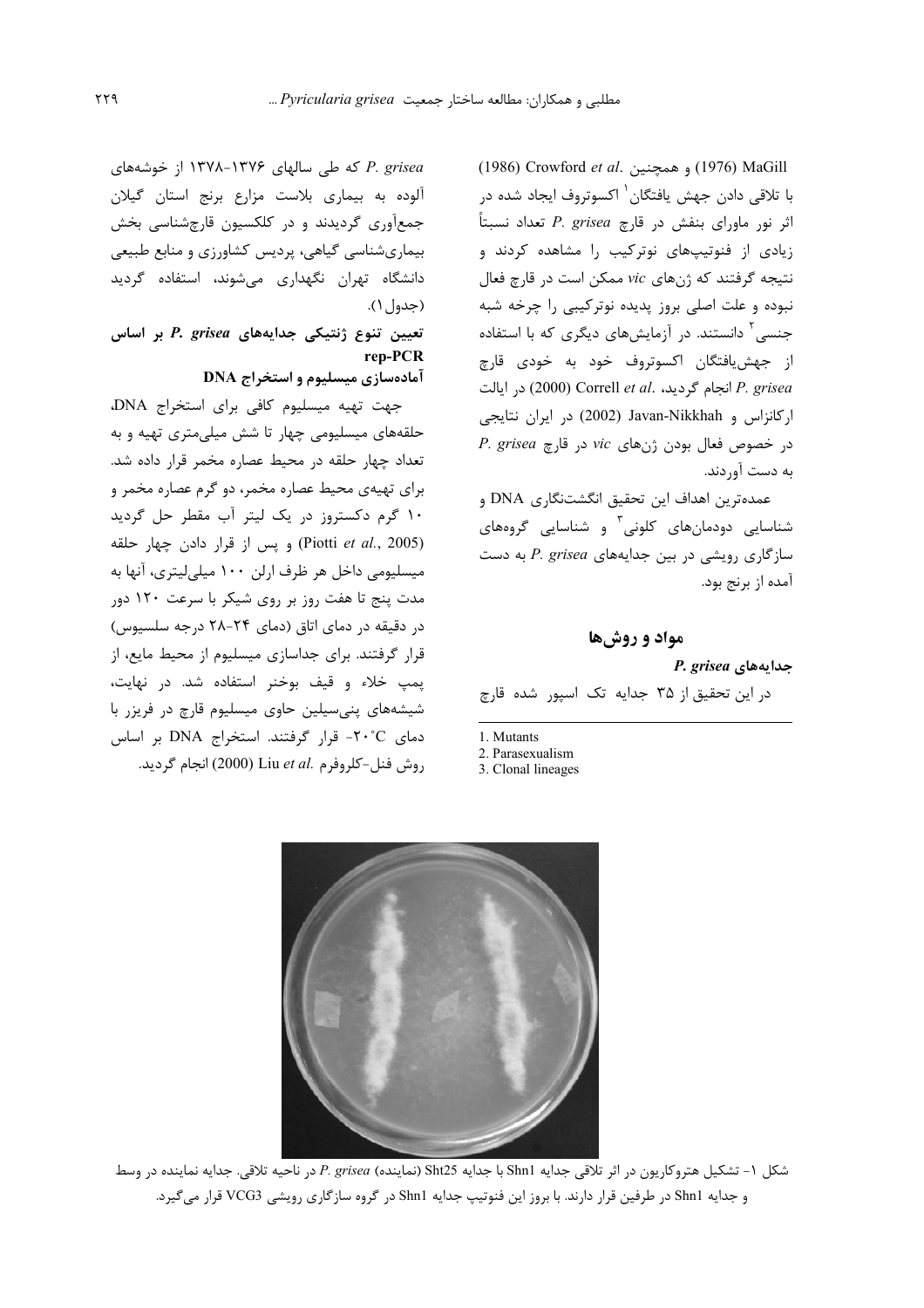| گروههای سازگاری رویشی<br>جمعیت ان<br>در |               |                         |                  |      |  |
|-----------------------------------------|---------------|-------------------------|------------------|------|--|
| تیپ آمیزشی                              | رقم گياه برنج | گروه VCG                | جدايه            | رديف |  |
| $Matl-1$                                | بىنام         | $\mathbf{1}$            | Ash8             | ١    |  |
| $Matl-1$                                | بىنام         | $\mathbf{1}$            | Ash9             | ٢    |  |
| Matl-1                                  | دمزرد         | 1                       | Kon6*            | ٣    |  |
| $Matl-1$                                | بىنام         | 1                       | Lat1             | ۴    |  |
| Matl-1                                  | هاشمى         | 1                       | Sht1             | ۵    |  |
|                                         | بىنام         | 1                       | Sht5             | ۶    |  |
|                                         | بىنام         | $\mathbf{1}$            | Sil <sub>2</sub> | ٧    |  |
| $Matl-1$                                | دم سياه       | $\mathbf{1}$            | Soa1             | ٨    |  |
| Mat1-1                                  | حسن سراى      | $\mathbf{1}$            | Zir1             | ٩    |  |
|                                         | بىنام         | $\overline{c}$          | Mal3             | ۱۰   |  |
| Matl-1                                  | دم سياه       | $\overline{c}$          | Phn1             | ۱۱   |  |
| Mat1-1                                  | بىنام         | $\overline{2}$          | Soa4*            | ۱۲   |  |
| Mat1-1                                  | بىنام         | 3                       | Mal2             | ۱۳   |  |
|                                         | بىنام         | 3                       | Phn4             | ۱۴   |  |
| Mat1-1                                  | بىنام         | 3                       | Phn6             | ۱۵   |  |
|                                         | بىنام         | 3                       | Rat5             | ۱۶   |  |
|                                         | بىنام         | 3                       | Rat6             | ۱۷   |  |
|                                         | طارم          | 3                       | Rod <sub>2</sub> | ۱۸   |  |
| Mat1-1                                  | طارم          | 3                       | Shm1             | ۱۹   |  |
| Mat1-1                                  | بىنام         | 3                       | Shn1             | ٢٠   |  |
|                                         | بىنام         | 3                       | Sht2             | ۲۱   |  |
|                                         | بىنام         | 3                       | Sht25*           | ۲۲   |  |
| Mat1-1                                  | بىنام         | 3                       | Soa2             | ۲۳   |  |
| $Matl-1$                                | دم قرمز       | 3                       | Tol1             | ۲۴   |  |
| $Matl-1$                                | بىنام         | 3                       | Zib1             | ۲۵   |  |
|                                         | حسن سراى      | 3                       | Zir2             | ۲۶   |  |
|                                         | حسنى          | 4                       | Lon1             | ۲۷   |  |
| $Matl-1$                                | طارم          | 4                       | Lon2             | ٢٨   |  |
| $Matl-1$                                | بىنام         | 4                       | Mal1             | ۲۹   |  |
| $Matl-1$                                | دم سياه       | $\overline{\mathbf{4}}$ | Phn3             | ٣٠   |  |
|                                         | بىنام         | $\overline{4}$          | Rat3             | ۳۱   |  |
|                                         | حسن سراي      | 4                       | Rat11*           | ٣٢   |  |
|                                         | بىنام         | 4                       | Rat31            | ٣٣   |  |
| Mat1-1                                  | بىنام         | $\overline{\mathbf{4}}$ | Sht6             | ٣۴   |  |
| Mat1-1                                  | بىنام         | $\overline{4}$          | Soa3             | ٣۵   |  |

جدول ۱- جدایههای قارچ *P. grisea، ج*سپ آمیزشی و

\* جدایههای نماینده (آزمایشگر)

تیپهای آمیزشی برای برنج در گذشته توسط برگنیل ( ۲۰۰۷) تعیین شده است.

- اطلاعات در دسترس نیست.

دربدار منتقل شد و لولهها به مدت ۱۰ دقیقه در محیط اتاق قرار داده شد. سپس به هر یک از لولهها ۲۵۰ میکرولیتر استات پتاسیم با pH ۴/۸ اضافه شد و پس از مسدود كردن درب لولهها، محتويات آن توسط ورتكس ٰ

درون هاونهای حاوی ۲۰۰ میلیگرم میسلیوم ساییده شده ۱/۵ میلی لیتر بافر لیزکننده (۴۰۰ میلی مول pH 8 : EDTA 2 60 pH 8 : Tris-HCl ۱۵۰ میل<sub>ک</sub>مول NaCl، یک درصد SDS) اضافه گردید و پس از حل کردن میسلیوم ساییده شده درون بافر، این مخلوط به درون لولههای پلاستیکی ۱/۵ میلیلیتری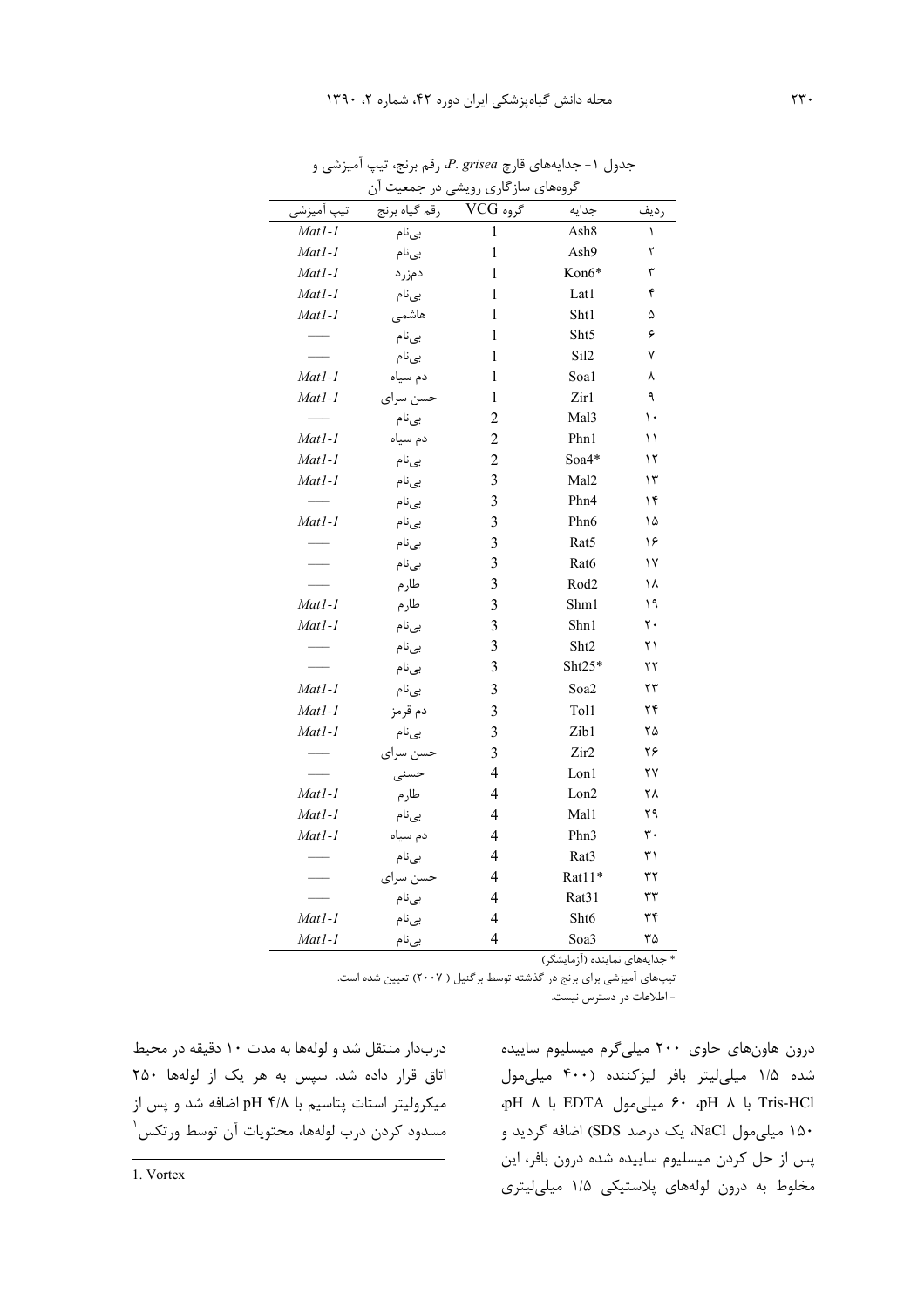به مدت چند ثانیه کوتاه، کاملاً مخلوط گردید. محلول حاصل به مدت دو دقیقه با سرعت ۱۰۰۰۰g سانتریفوژ شد. محلول رویی به لولههای ۱/۵ میلی لیتری دیگر منتقل شد. محلول فنل-كلروفرم-ايزوآميل الكل به نسبت ۲۵-۲۴-۱ به میزان ۴۰۰ میکرولیتر به هر یک از لولهها اضافه شد و سپس لولهها را با شدت وارونه کرده و تکان داده شد و محلول شیری رنگی حاصل شد. سپس هر یک از لولهها به مدت پنج دقیقه با سرعت ۱۲۰۰۰g سانتریفوژ گردید. پس از سانتریفوژ، به آهستگی فاز رویی را برداشته و به هر یک هم حجم محلول، کلروفرم خالص اضافه شد و با تکان شدید، محلول شیری رنگی مجدداً حاصل شد. سیس به مدت سه دقیقه با سرعت ۱۲۰۰۰g سانتریفوژ گردید و به محلول رویی هم حجم آن ایزوپروپیل الکل سرد اضافه گردید. لولهها به مدت ينج دقيقه با سرعت ١٣٠٠٠g سانتريفوژ شدند و ته لولهها رسوب سفیدی تشکیل شد. فاز رویی رسوب دور ریخته شد. سپس ۳۰۰ میکرولیتر اتانل ۷۰ ٪ سرد به آنها اضافه شد و لولهها به مدت دو دقیقه با سرعت ۱۱۰۰۰g سانتریفوژ گردیدند. پس از خشک شدن DNA و تبخير الكل، رسوب DNA در ٣٠ ميكروليتر بافر TE (۱۰ میلیمول Tris-HCl، یک میلیمول EDTA) یا آب دیونیزه استریل حل شد و محلول به دست آمده در دمای ٢٠°C- نگهداری شد (Liu et al., 2000). rep-PCR بر اساس روش rep-PCR

برای تکثیر قطعات DNA، از دو نوع آغازگر که بر اساس توالی دو قطعه تکرار شونده در ژنوم به نام ERIC و BOX ساخت شركت MWG-Research كشور آلمان با توالی نوکلئوتیدی زیر استفاده گردید MacDonald)

| ERIC: |                                 |
|-------|---------------------------------|
|       | 1R 5'-ATGTAAGCTCCTGGGGATTCAC-3' |

 $.et al., 2000)$ 

2 I 5'-AAGTAAGTGACTGGGGTGAGCG-3'  $BOX:$ 

1A-1R5'-CTACGGCAAGGCGACGACGCTGACG-3' تکثیر DNA در یک ماشین ترموسایکلرمدل Gp001 ساخت شركت Corbett Research كشور استراليا انجام گردید (جدول ۲).

برنامه حرارتی واکنش PCR برای آغازگرهای ERIC و BOX در ۳۵ چرخه به صورت: ۹۵ درجه سلسیوس، ۵ دقيقه، يک چرخه؛ ۹۴ درجه سلسيوس، ۳ ثانيه، ۹۲ درجه سلسیوس، ۳۰ ثانیه، ۴۹ درجه سلسیوس، یک دقيقه، ٧٢ درجه سلسيوس، ۵ دقيقه؛ ٧٢ درجه سلسیوس، ١٠ دقیقه، یک چرخه تنظیم گردید. برای مشاهده محصول PCR، الكتروفورز با ژل آگارز ۱/۲۵٪ انجام گردید. بعد از رنگآمیزی با محلول اتیدیوم بروماید، عکسبرداری با استفاده از دستگاه ژل-داكيومنتيشن ساخت شركت Isogen كشور استراليا مدل Imago انجام شد و زير نور ماوراء بنفش از آن عکسبرداری به عمل آمد.

تجزیه و تحلیل دادهها

ابتدا جدایهها بر اساس مشاهده شباهت الگوی DNA روی ژل گروهبندی و جدایههای مشابه مجددا روي يک ژل کنار هم الکتروفورز شدند تا شباهت آنها از نظر انگشتنگاری DNA تأیید شود و تعداد بندهای یکسان جدایههای مشابه معلوم گردد. اندازه هر یک از بندهای DNA برای تمام جدایهها تعیین گردید و تمام قطعات DNA قابل ارزيابي بين ۴۰۰-۲۵۰۰ جفت باز

| جمہور ، ،                 | - هغانایز حجمی هر یک از هوانا به حاز رفته در تر نیب هجنوط وابنس ۲۰۲۰-۲۰ |                   |
|---------------------------|-------------------------------------------------------------------------|-------------------|
| مواد به کار رفته در واکنش | حجم در يک واکنش (ميکروليتر)                                             | غلظت              |
| آب                        | 9/1                                                                     |                   |
| بافر Y · x PCR            | ٢                                                                       |                   |
| MgCl <sub>2</sub>         | $7/\Delta$                                                              | ۶/۲۵ (میلی مولار) |
| dNTPs                     | ٢                                                                       | ۱ (میلی مولار)    |
| آغاز گرها                 | ۱۵                                                                      | ۷/۵ (پیکومولار)   |
| Taq DNA Polymerase آنزیم  | $\cdot/\Delta$                                                          | ۲/۵ (واحد)        |
| <b>DMSO</b>               | $\cdot$ /٣                                                              | 710               |
| نومى DNA ژنومى            | ٣                                                                       | ۵ (نانوگرم)       |
| کل                        | ٢٠                                                                      |                   |

حدہ) \_7- مقادر، حجم \_ھ. رک از مواد بھ کا. ،فته د. ترکیب مخامط ماکنش ren-PCR

 $FRIC$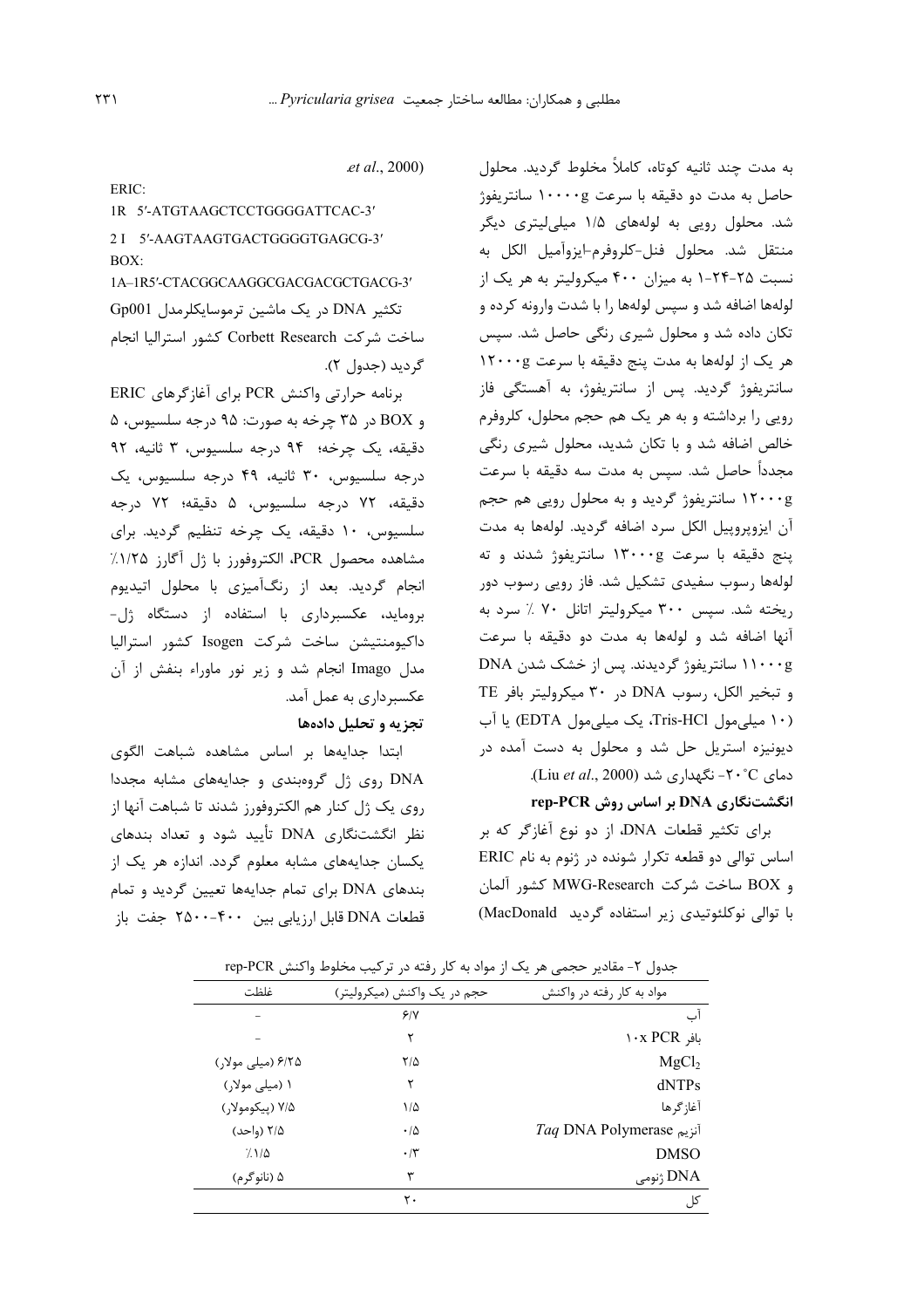تعیین شدند. وجود یا عدم وجود هر یک از بندها به صورت اعداد یک و صفر (یک برای وجود آن و صفر برای عدم وجود آن) در یک سیستم دوتایی برای هر یک از جدایهها تعیین و ثبت گردید و جدول ماتریکس دوتایی برای دادهها ایجاد شد و از آن برای ایجاد ماتریکس شباهت بين جدايهها (وقتى تمام جدايهها به صورت دو به دو با هم مقایسه شوند) بر اساس ضریب دایس<sup>'</sup> استفاده شد (Yap & Nelson, 1996).

تجزیه و تحلیل خوشهای<sup>۲</sup> به کمک روش UPGMA<sup>"</sup> د<sub>ر</sub> نرم افزار کامپیوتری NTSYSpc-2.02e انجام شد و فنوگرام<sup>۴</sup> رسم گردید.

شناسایی گروههای سازگاری رویشی در جدایههای P. grisea

به منظور جداسازی جهش یافتگان nit° (فاقد قدرت استفاده از نیترات)، حلقههای کوچک آگار واجد میسلیوم به قطر سه تا پنج میلی متر از حاشیه پرگنه چهار تا پنج روزه قارچ روی محیط غذایی PDA جدا و به تشتکهای پتری هشت سانتی متری حاوی محیط غذایی حداقل ۶ ۵۰ گرم در لیتر کلرات پتاسیم (KClO3) به آن اضافه شده بود، منتقل شدند. تركيب محيط حداقل به صورت زير بود (Harp & Correll)  $:1998$ 

دکستروز، ۱۰ گرم؛ K<sub>2</sub>HPO4، ۱ گرم؛ KH<sub>2</sub>PO<sub>4</sub>، ۱ گرم؛ MgSO4.7H<sub>2</sub>O، ۵/۰ گرم؛ CaCl<sub>2</sub>.H<sub>2</sub>O، ۱/۰ گرم؛ NaNO<sub>3</sub> ۲ گرم؛ محلولB-Complex vitamin، ۲ گرم؛ محلول ميلي ليتر؛ محلول Trace element، ١٢٠ ميلي ليتر؛ محلول سولفات آهن، ٠/٢ ميلي ليتر ويك ليتر آب دیونیزه با هم مخلوط شدند. پس از ۱۴ الی ۱۸ روز در دمای ۲۵°C درون انکوباتور در تاریکی، میسلیومهای رشد یافته موسوم به سکتور که از پرگنه اولیه روی محیط حاوی کلرات پتاسیم منشعب شدند و دارای رشد اکسوتروف بودند، از حاشیه پرگنه جدا گردیدند و به محیط حداقل منتقل و به مدت یک هفته در شرایط

- 1. Dice's coefficient
- 2. Cluster analysis
- 3. Unweighted pair group method with arithmetic average
- 4. Phenogram
- 5. Nitrate non-utilizing
- 6. Minimal medium

انکوباتور ۲۵°C نگهداری شدند. قطاعهایی که دارای رشد غیرمتراکم بوده و پرگنه گسترده بدون میسلیوم هوايي و يا با ميسليوم هوايي كم به عنوان جهش بافتگان در نظر گرفته شدند و این جهش یافتگان نسبت  $nit X$ به منبع ازت اكسوتروف هستند (Correll et al., 1987). تعيين تيپ فنوتيپي جهش بافتگان nit

خصوصيات فنوتيپي جهشيافتگان nit بر اساس ارزیابی نحوه رشد هر یک از آنها روی محیطهای افتراقی حاوی یکی از چهار منبع ازت شامل محیط غذایی نیترات مذکور در بالا، محیط غذایی نیتریت حاوی محيط غذايي حداقل با ٠/٢ گرم در ليتر نيتريت سديم، محيط غذايي هيپوگزانتين حاوي محيط غذايي حداقل با ۰/۲ گرم در لیتر هیپوگزانتین و در نهایت محیط غذایی آمونیوم حاوی محیط غذایی حداقل با ۱ گرم در لیتر تارتارات آمونیوم می باشد، ارزیابی گردید و جهش یافتگان در سه گروه فنوتییی با نامهای 1 nit (یک جهش در  $nit$ جایگاه ژنی ساختمانی آنزیم احیاکننده نیترات)، 3 nit (یک جهش در جایگاه ژنی تنظیمی اختصاصی مسیر مصرف نیترات) و بالاخره Nit M (حداقل یک جهش در پنج جایگاه ژنی مؤثر درساخت کوفاکتور دارای مولیبدن كه لازمه فعاليت آنزيم احياءكننده نيترات است) قرار گرفتند (Landschoot & Hoyland, 1992).

#### تلاقی جهش بافتگان nit هر جدایه با یکدیگر

یس از تعیین تیپ فنوتییی جهشیافتگان، nitهای به دست آمده از هر جدایه روی محیط حداقل تلاقی داده شدند. به این صورت که حلقههای آگار چهار تا پنج میلی متری واجد میسلیوم از هر جهش یافته به فاصله دو سانتے متر از هم، روی محیط حداقل درون تشتکهای یتری A cm قرار گرفتند و برای هر جدایه سه تکرار در نظر گرفته شد. از آنجا که تشکیل هتروکاریون بین 1 nit و Nit M سريعتر انجام مي شود، ترجيحاً تلاقي ها به  $Nit$  صورت nit 1× Nit M گردید و در صورت عدم حضور سين 1 nit و 3 nit و در صورت عدم حضور 1 nit. بين M و 13 mit 3 انجام شد. تشتکها در درون انکوباتور در Ait M دمای ۲۵°C در تاریکی به مدت ۱۴ روز نگهداری شدند. در صورت ایجاد تلاقی و رشد پروتوتروف (رشد تیپ وحشی) در محل برخورد میسلیومهای جهش یافته، آن جدایه به عنوان خودسازگار انتخاب و برای آزمونهای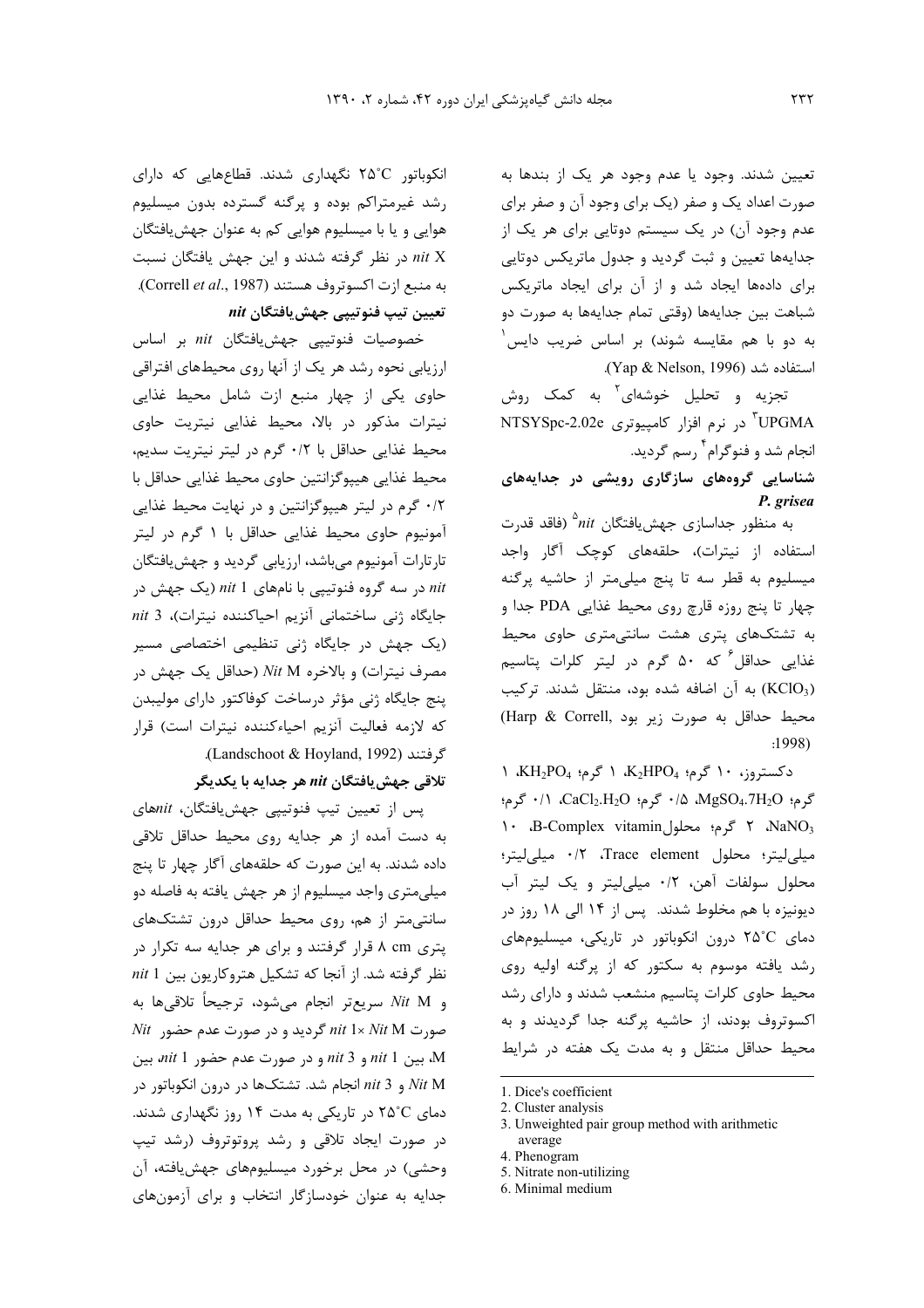مکمل سازی<sup>۱</sup> نگهداری شد و در صورت عدم رشد پروتوتروف، آن جدایه به عنوان خودناسازگار<sup>۲</sup> انتخاب و از آزمونهای مکمل سازی حذف گردید.

### تعیین گروههای سازگاری رویشی (VCGs)

در این مرحله جهشیافتگان nit تهیه شده از جدایههای مختلف برنج همانند روش قبل روی محیط حداقل درون تشتکهای پتری هشت سانتی متری با هم تلاقی داده شدند. در اینجا نیز ترجیحاً تلاقیها بین nit M از یک جدایه با nit 1 از جدایه دیگر انجام شد و  $i$ در صورت عدم حضور nit M بين ساير nit ها تلاقى ها صورت گرفت. فرأيند به هم رسيدن ميسليومها و تشکیل هتروکاریون به طور روزانه تا ۱۸ روز ارزیابی گردید. جدایههایی که جهش یافتگان nit آنها قادر به تشکیل هتروکاریون و رشد پروتوتروف در ناحیه تلاقی میسلیومها بود، در یک گروه سازگاری رویشی قرار گرفتند برای این منظور برای هر گروه سازگاری یک جدایه نماینده<sup>۳</sup> انتخاب گردید. جدایه نماینده جدایهای بود که بیشترین تلاقی را با سایر جدایههای هر گروه انجام داد. هر آزمایش تلاقی سه مرتبه تکرار گردید.

1. Complementary tests

2. Heterokaryon Self-Incompatible

3 Tester



 $C$  ،  $D$  و  $D$  مشخص شدند. در هر یک از دودمانهای  $C$  ،  $B$ کلونی به ترتیب ۱۶، ۷، ۱ و ۱ هاپلوتیپ شناسایی گردید. هر هایلوتیپ شامل مجموعهای از جدایهها است که ۱۰۰٪ با هم شباهت داشته باشند. علاوه بر

4. Haplotypes



شکل ۲- الگوی DNA تکثیر شده به روش rep-PCR برای جدایههای P. grisea جدا شده از برنج روی ژل آگارز ۱/۲۵ درصد. a) با استفاده از آغازگر ERIC که در آن تنها شماره ۴ جدایه Sht2 است که در دودمان کلونی D قرار گرفت و با ۸۰٪ ضریب تشابه از سایر دودمانها تفكيك شد. b) با استفاده از آغازگر BOX كه در آن شماره ۲ مربوط به جدايه Sht2 است. حرف M در بالای شكلها بیان کننده نشانگر اندازه قطعه DNA است و اعداد در حاشیه نشان دهنده اندازه قطعات DNA به صورت کیلوباز (kb)

# نتايج

با ارزیابی الگوی DNA جدایهها روی ژل و مقایسه مشاهدهای آنها (شکل ٢)، تشکیل ماتریکس شباهت با

استفاده از ضریب دایس، تجزیه و تحلیل خوشهای، چهار گروه انگشتنگاری DNA یا دودمان کلونی در بین ۳۵

جدايه تعيين گرديد (شكل ٣). اين نتيجه از تجزيه و

تحليل ۴۵ قطعه DNA تكثير شده به طول ۴۰۰-۲۵۰۰

جفت باز در جدایههای مختلف به دست آمد. تجزیه کلاستر با استفاده از هایلوتیپها<sup>۴</sup> انجام و در

دندروگرام حاصل چهار کلاستر مشخص گردید که هر

یک نشاندهنده یک گروه انگشتنگاری بود. برای تعریف

هر گروه انگشتنگاری سطح شباهت ۸۰٪ در الگوی

DNA معیار قرار گرفت. به این ترتیب بر اساس تعریف

#### شناسایی دودمانهای کلونی و هایلوتیپهای آنها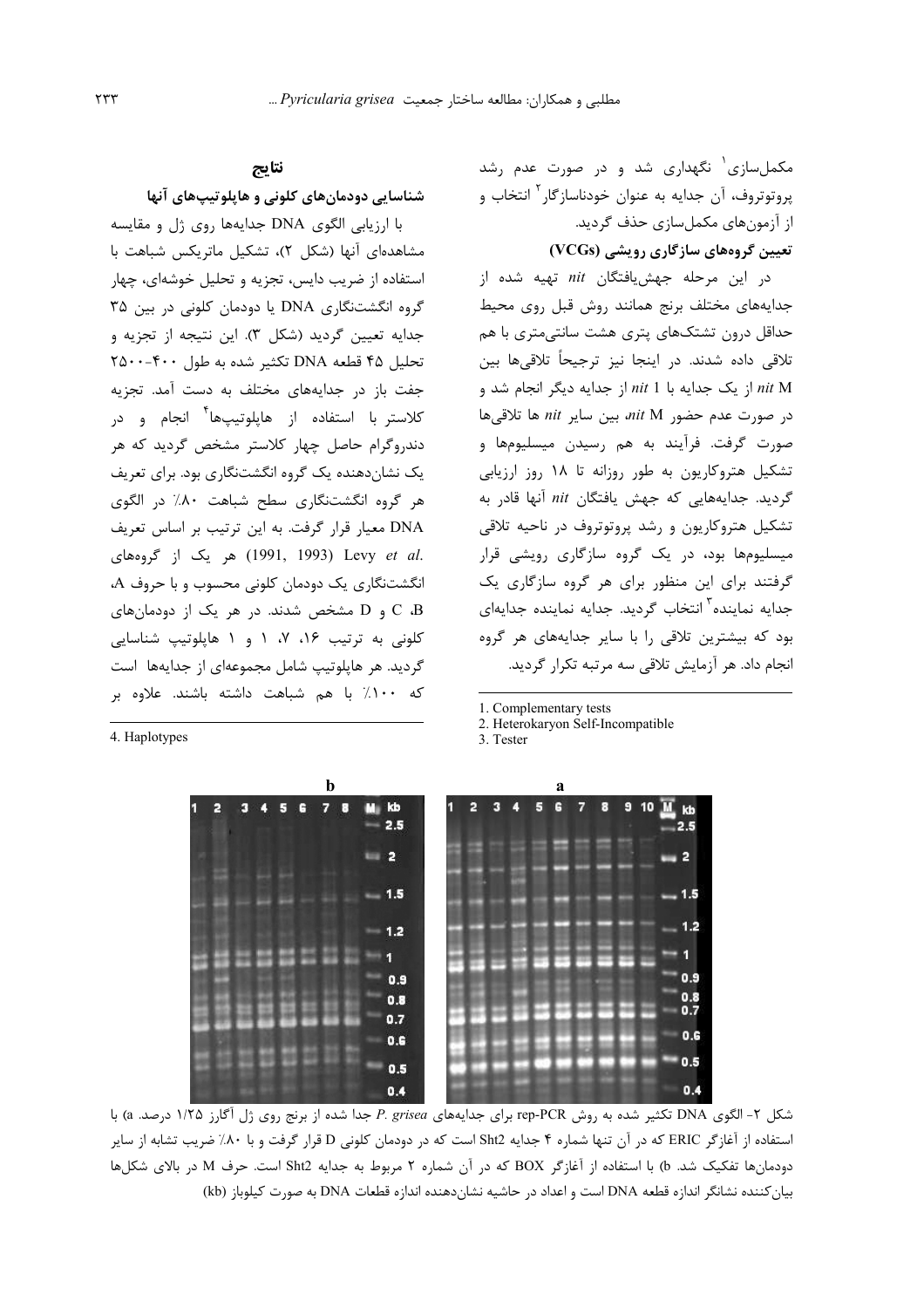| و وصعیت پر اسد ہے ،بھا در دودمان، ای تلویی چھار تابه |                                            |  |    |                         |             |                       |
|------------------------------------------------------|--------------------------------------------|--|----|-------------------------|-------------|-----------------------|
|                                                      | تعداد جدایه در دودمانهای کلونی چهار گانه** |  |    | فراواني                 | تعداد جداىه | $\mathrm{VCG}^*$ گروه |
|                                                      |                                            |  |    | (1)                     |             |                       |
|                                                      |                                            |  |    | <b>TA/V)</b>            |             | VCG1                  |
|                                                      |                                            |  |    | $\lambda/\Delta\lambda$ |             | VCG <sub>2</sub>      |
|                                                      |                                            |  | ٠. | ۴٠                      | ۱۴          | VCG3                  |
|                                                      |                                            |  |    | <b>TA/V)</b>            |             | VCG4                  |
|                                                      |                                            |  | ۲۶ | ۰۰۱                     | ٣۵          | جمع                   |

جدول ۳- گروهبندی جدایههای Pyricularia grisea روی برنج در گروههای سازگاری رویشی (VCG) ضعيت باكندمج أزوا در دودوانهاي كاوز جواعلاه

\* اسم هر گروه سازگار رویشی به روش آزادانه با یک شماره همراه شده است.

\*\* دودمانهای کلونی در همین تحقیق بر اساس نشانگر مولکولی rep-PCR شناسایی شدهاند.



شکل ۳- فنوگرام ایجاد شده بر اساس روش UPGMA در نرمافزار کامپیوتری NTSYS PC-2.02e برای ۳۵ جدایه قارچ P. grisea جدا شده از برنج که نشاندهنده چهار دودمان شناسایی شده به روش rep-PCR با استفاده از دو آغازگر ERIC و BOX میباشد. این دندروگرام با تجزیه و تحلیل ماتریس دوتایی که با مقایسه الگوی DNA تکثیر شده جدایههای فوق به دست آمده بود، ایجاد گردید. هر کلاستر شامل جدایههایی با ۵۰≤ شباهت در الگوی DNA است که یک دودمان کلونی نامیده میشود.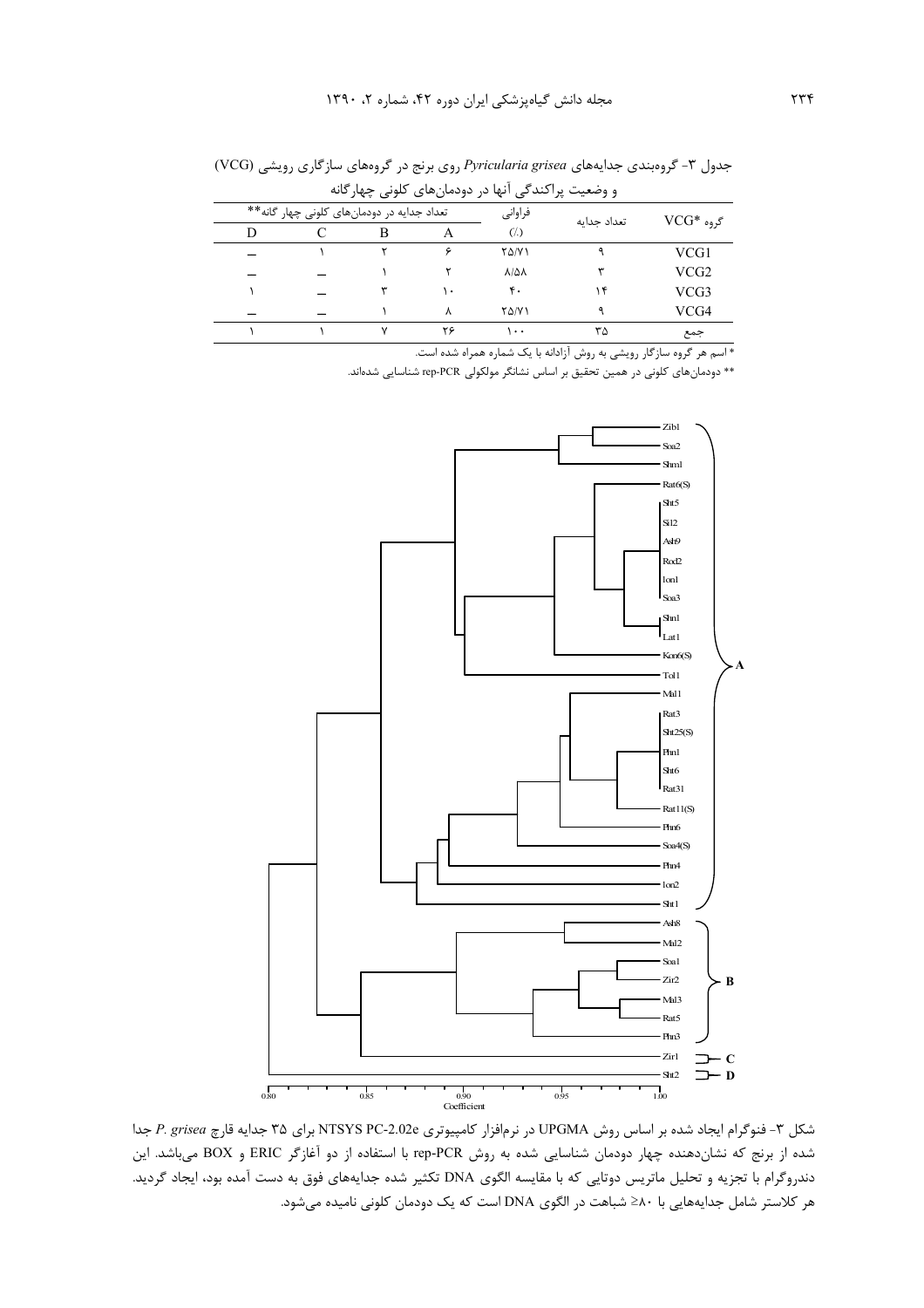آن، جدول ۳ پراکندگی جدایههای گروههای سازگاری رویشی را در چهار دودمان کلونی نشان میدهد که در آن اکثریت جدایههای VCG3 در دودمان کلونی A قرار گ فتند.

### فراوانی دودمانهای کلونی

فراوانی جدایههای قارچ P. grisea در هر یک از چهار دودمان شناسایی شده در جدول ۴ آمده است.

**دودمان کلونی A:** این دودمان با دارا بودن حدود ۷۴/۲۸٪ از ۳۵ جدایه آزمایش شده بزرگترین دودمان را از نظر فراوانی در بین جدایههای به دست آمده از برنج تشکیل داد (جدول ۴). این دودمان بیشترین تنوع هاپلوتیپها را در بین سایر دودمانهای شناسایی شده نشان داد، به طوری که ۱۶ هاپلوتیپ مشخص در بین جدایههای آن شناسایی شدند. همانطور که در شکل ۳ نشان داده شده، کلاستر بزرگ متعلق به این دودمان است. جدایههای این دودمان کلونی شامل ۱۰ جدایه از VCG3، ٨ جدايه از VCG4، ۶ جدايه از VCG1 و ٢ جدایه از VCG2 میباشد. هایلوتیپ A<sub>5</sub> در این دودمان غالب بود که شش جدایه برنج را شامل میشد. دو  $A_6$  هاپلوتیپ  $A_6$  و  $A_{10}$  به ترتیب هر یک دارای دو عضو و عضو و سایر هایلوتیپها تک عضوی بودند.

دودمان كلونى B: اين دودمان از نظر فراواني بعد از دودمان A قرار گرفت و دارای ۷ جدایه بود و ۷ هایلوتیپ مشخص در آن شناسایی شد. در بین ۳۵ جدایه، حدود ۲۰٪ از جدایهها در این دودمان کلونی قرار گرفتند (جدول ۴).

هاپلوتیپهای شناسایی شده در این دودمان ۲، ۱، ۳ و ۱ به ترتیب از VCG3 ،VCG2 ،VCG1 و VCG4 بودند. با توجه به نتایج، این دودمان کلونی با حدود ۹۰ درصد شباهت ژنتیکی به دو زیر خوشه تفکیک شد که دارای ۲ و ۵ عضو شدند (شکل ۳). این دودمان با ضریب

تشابه حدود ۸۲٪ از دودمان کلونی A و با ضریب تشابه حدود ۸۵٪ از دودمان کلونی C تفکیک شد.

دودمانهای کلونی  $\mathbf C$  و  $\mathbf C$ : این دودمانها جمعیت بسیار کوچکی را در بین جدایههای به دست آمده از برنج تشکیل و هر یک با دارا بودن فراوانی ۲/۸۶٪ در مجموع ۵/۷۲٪ از کل ۳۵ جدایه را به خود اختصاص دادند (جدول ۴). در دودمان C و D هر یک به ترتیب یک هاپلوتیپ مشخص شناسایی گردید. دو دودمان کلونی C و D از یکدیگر با ضریب تشابه ۸۰٪ تفکیک شدند. به طوری که دودمان کلونی D از سایر دودمانهای شناسایی شده با ۸۰٪ ضریب تشابه جدا گر ديد.

تمامی ۳۴ جدایه به دست آمده از برنج در سه دودمان كلوني B ،A و C بيش از ۸۵٪ از جهت الگوي DNA تكثير شده به هم شباهت داشتند. تنها دودمان كلونى D با جدايه Sht2 با ٨٠٪ ضريب تشابه از ساير دودمانها تفکیک شد.

ارزیابی فنوتیپ جهش یافتگان nit

بر اساس نحوه رشد جهش یافتگان روی محیطهای افتراقی نیتروژندار، از ۳۵ جدایه به دست آمده از برنج به ترتیب ۴۳/۳۳ درصد از جهشیافتگان از نوع *nit* 1  $Nit$   $M$  درصد از نوع nit 3 و ۴۱/۶۷ درصد از نوع Nit M بودند.

تمامی جدایهها به دلیل تشکیل هتروکاریون به عنوان جدایههای خود سازگار شناسایی شدند. برای ۳۵ جدايه، جهش يافته هر جدايه با جهش يافته ساير جدایهها تلاقی داده شد و بعد از ۱۸ روز هتروکاریون تشکیل شده به طور واضح قابل ارزیابی بود (شکل ۱). جدایهها در چهار گروه سازگاری رویشی شامل VCG1، VCG3 ،VCG2 و VCG4 قرار گرفتند (جدول ١). در این میان، چهار جدایه که دارای تلاقی بیشتر با سایر

جدول ۴- فراوانی جدایههای قارچ P. grisea به دست آمده از برنج در هر یک از چهار دودمان کلونی

| شناسایی شده بین ۳۵ جدایه در ارزیابی نهایی با استفاده از دو آغازگر ERIC و BOX |                     |             |              |  |  |
|------------------------------------------------------------------------------|---------------------|-------------|--------------|--|--|
| تعداد هاپلوتیپهای شناسایی شده                                                | فراوانی جدایهها (٪) | تعداد حداىه | دودمان كلونى |  |  |
|                                                                              | Yf/Y                | ۲۶          |              |  |  |
|                                                                              | ۲۰                  |             |              |  |  |
|                                                                              | <b>TIAS</b>         |             | €            |  |  |
|                                                                              | ۲/۸۶                |             |              |  |  |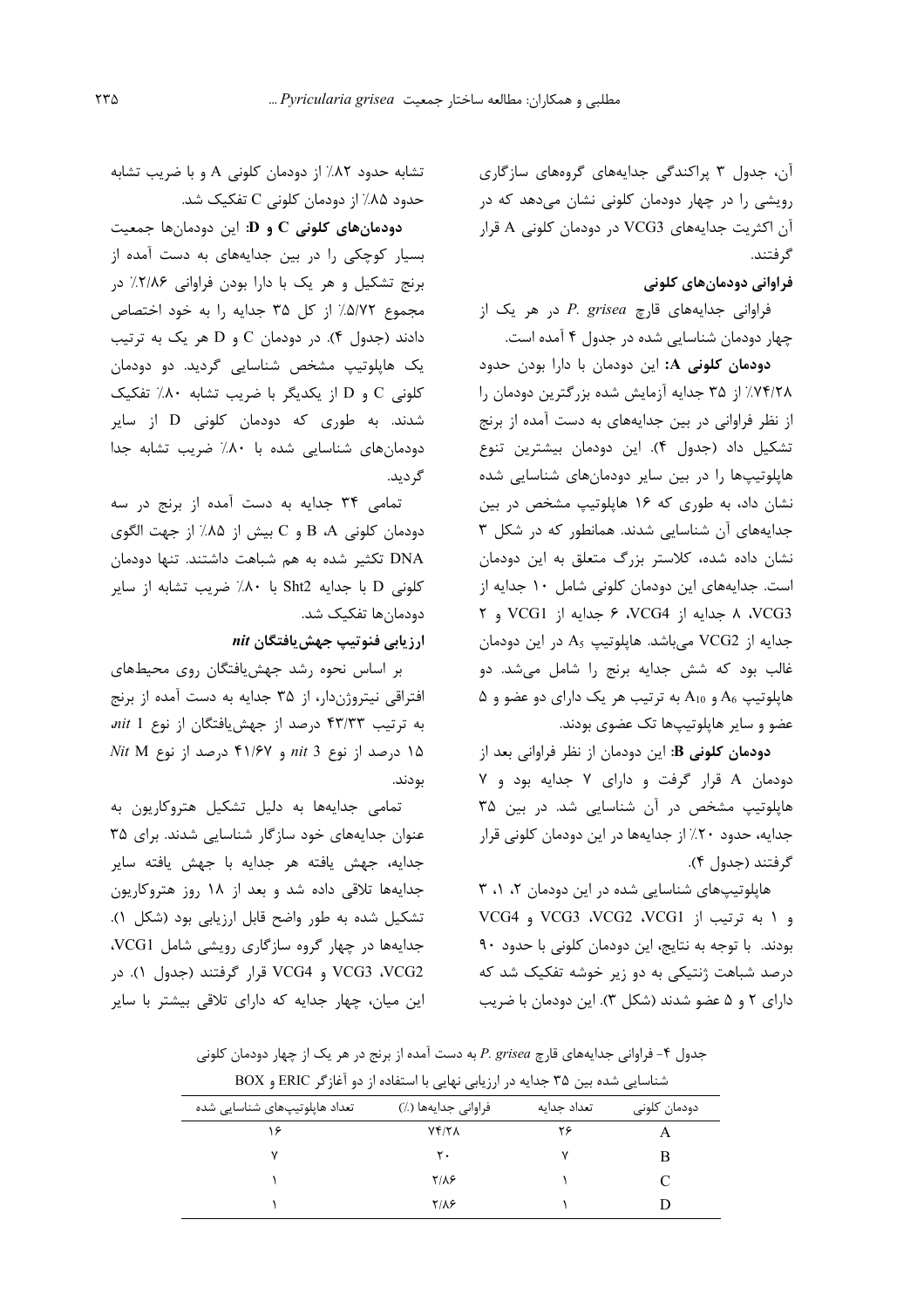جدایهها بودند و قادر بودند با بیشتر جهش یافتگان جدایهها هتروکاریون تشکیل دهند به عنوان جدایههای نماينده جهت تعيين گروههاي سازگاري رويشي انتخاب شدند. جدایه Sht25 همراه با ۱۳ جدایه بزرگترین گروه سازگاری رویشی را در برنج تشکیل دادند و به عنوان جدایه نماینده در VCG3 قرار گرفت. جدایههای Kon6 و Ratl1 به عنوان جدایههای نماینده هر کدام همراه با هشت جدایه به ترتیب در VCG1 و VCG4 قرار داده شدند. در نهایت جدایه Soa4 به عنوان جدایه نماینده همراه با دو جدایه شامل Mal3 و Phn1 در VCG2 قرار گرفت. گروه VCG3 در بين جدايههاي حاصل از برنج بیشترین فراوانی را نشان داد.

## يحث

تحقیقات متعددی در مورد تنوع ژنتیکی جمعیت قارچ P. grisea در نقاط مختلف دنیا و بخصوص كشورهاى برنجخيز انجام شده است. با پيشرفت تکنولوژی مولکولی و امکان مطالعه دقیق ساختار ژنتیکی در قارچها و انواع میکروارگانیزمها، زمینههای لازم برای شناسایی تنوع ژنتیکی در درون افراد یک گونه به خوبی فراهم شده است. انگشتنگاری DNA جدایههای قارچ (Levy et al., از اوایل دهه ۹۰ آغاز گردید) P. grisea (1991، و امكان مقايسه جدايههاى قارچ را در سطح DNA و گروهبندی آنها در گروههای ژنتیکی مشابه ايجاد نمود. در اين تحقيق از نشانگر مولكولي rep-PCR با استفاده از آغازگرهای ERIC و BOX به منظور به DNA به DNA جدايههاى قارچ M. grisea به دست آمده از برنج و تعیین تنوع ژنتیکی آنها استفاده گردید. با استفاده از این نشانگر تفاوت عمدهای بین جدایههای حاصل از برنج مشاهده نشد و تمامی ۳۵ جدایه مورد آزمایش با بیش از ۸۵٪ شباهت در الگوی DNA تکثیر شده در چهار دودمان کلونی قرار گرفتند. دلیل کم بودن تنوع ژنتیکی مشاهده شده در گیلان را می توان در چند عامل جستجو کرد. کوتاه بودن فصل زراعی یکی از عواملی است که فرصت کافی برای بروز تغییرات ژنتیکی در قارچ را فراهم نمی آورد. احتمالاً عدم بروز تولیدمثل جنسی در جمعیت و تکثیر کلونال Xia et al. اقارچ نیز یکی دیگر از عوامل تنوع کم است.

(2000) علل مشابهى را براى عدم تنوع ژنتيكى زياد قارچ در ایالت ارکانزاس بیان کردهاند. نتیجه حاصل بیانگر آنست که در کل میزان تنوع ژنتیکی قارچ نسبتاً  $P. grisea$  که است و با نتایج بررسی جدایههای قارچ (Suzuki et al., 2006; شده) (Suzuki et al., 2006; Roumen et al., 1997; Prabhu et al., 2002; Piotti et al., 2005; George et al., 1998; Correll et al., Javan-Nikkhah et al. در ايران، Javan-Nikkhah et al. به دست آمده از P. grisea جدایههای قارچ) برنج را با الگو قرار دادن توالی Pot2 وبراساس نشانگر مولکولی rep-PCR مورد بررسی قرار دادند که نشان دهنده وجود تنوع ژنتیکی کم در جدایههای P. grisea در ایران بود و با نتایج این تحقیق شباهت داشت. در مورد گروههای سازگاری رویشی به نظر میرسد تحول چندانی در آللهای لوکوس vic جدایههای به دست آمده از برنج رخ نداده است و همانطور که مشاهده گردید در گروه VCG3 که گروه سازگاری رویشی غالب هم شناسایی گردید، تعداد زیادی از جدایههای به دست آمده از برنج قرار گرفتند. تنوع ژنتیکی کم درون جمعیت قارچ در روی برنج در این تحقیق میتواند در تأیید نتایج حاصل از تعداد کم گروههای سازگاری رویشی در خصوص وجود تکثیر غیرجنسی جدایهها و احتمال کم یا فقدان تولیدمثل جنسی باشد. به طوری که حدود ۷۴/۲۸٪ از کل جدايههاي جمعآوري شده فقط متعلق به دودمان كلوني A بود. در این تحقیق تنها یک جدایه Sht2 از سایر جدایههای به دست آمده از برنج متمایز گردید، به طوری که در گروههای سازگاری رویشی با سایر جدایهها قرار گرفت ولی در انگشتنگاری DNA با حدود ۸۰ درصد شباهت ژنتیکی دودمان کلونی D را به خود اختصاص داد و از سایر جدایهها تفکیک شد.

در این تحقیق به کمک محیط غذایی حاوی کلرات (کلرات پتاسیم) که جدایههای مقاوم به کلرات را از جدایههای حساس جدا مے،کرد، جدایههای جهش یافتهای که فاقد قدرت استفاده از منبع نیترات بودند، در ۳۵ جدایه P. grisea جدا شده از برنج به دست آمدند. در این میان VCG3 با ۱۴ جدایه که جدایه Sht25 به عنوان جدایه نماینده در این گروه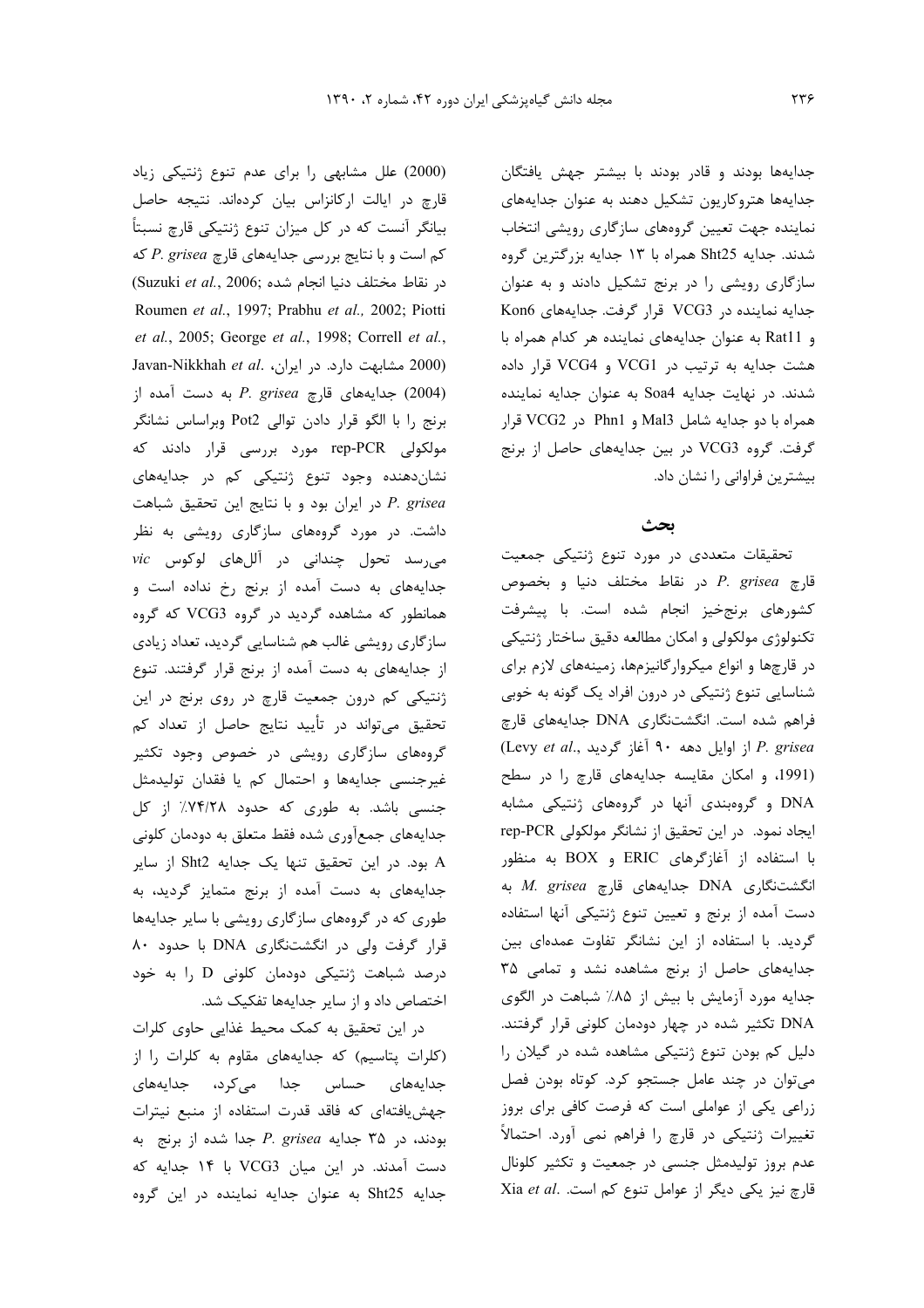آزمايش، آزمايش .Correll et al (2000) و همچنين Javan-Nikkhah (2002) در خصوص فعال بودن ژنهای vic با تکیه به فرضیهای میتوان به این ترتیب توضیح داد که ممکن است تمام جدایههایی که Genovesi & به كار (1976) و Crowford et al. (1976) MaGill بردند متعلق به یک گروه VCG باشند و لذا آنها نتوانستند درباره وجود موانع سازگاری رویشی در آن جدایهها به نتیجه مشخص برسند. از طرف دیگر شاید تفاوت اصلاً به خود جهشءافتگان مربوط باشد. در آزمايش آنها از جهش يافتگان اكسوتروف ايجاد شده با اشعه ماوراء بنفش استفاده شد در حالی که در این آزمايش از جهش بافتگان اكسوتروف خودبخودي استفاده گردید. لذا ممکن است که اشعه ماوراء بنفش که در مطالعات آنها برای ایجاد جهشیافتگان در جدایههای P. grisea به كار رفته بجاي تأثير روي ژنهاي بخصوص كه براي تجزيه منبع غذايي فعال مى شوند، روى لوکوس هایی که مربوط به موانع سازگاری رویشی در قارچ هستند، تأثیر گذاشته باشند. البته این در حد یک فرضیه است و باید بررسی شود.

#### سیاسگز اری

هزينه انجام اين تحقيق با استفاده از اعتبارات معاونت محترم پژوهشی دانشگاه تهران تأمین شده است. این تحقیق در آزمایشگاه قارچشناسی گروه گیاهیزشکی پردیس کشاورزی و منابع طبیعی دانشگاه تهران انجام شده است.

سازگاری رویشی تعیین شد، گروه غالب را تشکیل داد. در هر صورت ۳۵ جدایه آزمایش شده به طور مشخص در چهار گروه VCG قرار گرفتند. تعداد کم گروههای سازگاری رویشی نشاندهنده تنوع ژنتیکی کم در این جدایهها میباشد. تعدادی ازجدایههای به دست آمده از برنج دارای تیپ آمیزشی 1-1 Mat میباشند و در تعدادی هم تیپ آمیزشی مشخص نیست .(Bargnil) (2007، اما وجود این آللهای تیپ آمیزشی نمی تواند منجر به تولیدمثل جنسی شود، زیرا وجود دو تیپ آمیزشی سازگار در جمعیت ضروری میباشد، در حالی که نر بارور بودن جدایههای بررسی شده (Bargnil, (2007 احتمال وقوع توليدمثل جنسى بين جدايهها را غیرممکن میسازد و نتیجه آن تنوع ژنتیکی کم در جدایهها و تعیین تعداد گروههای سازگاری رویشی محدود و معینی شد (Turgeon et al., 1993). نتایج Crowford و 1976) Genovesi & MaGill و در (1986) موانع سازگاری رویشی (ژنهای vic) در قارچ P. grisea را غیر فعال نشان داد. در حالی که در این آزمایش معلوم گردید این موانع به طور قوی در جمعیت قارچ فعال هستند و نتایج به دست آمده با نتايجى كه .Correll et al (2000) در آزمايشى روى مجموعهای از جدایههای جمعآوری شده قارچ در ایالت ار کانزاس و همچنین Javan-Nikkhah (2002) در ایران روی جمعیت قارچ به دست آورده بودند، مشابهت داشت. تفاوت نتایج قبلی در رابطه با موانع سازگاری رویشی در  $\therefore$  قارچ el, P. grisea أبا نتايج به دست آمده در اين

#### **REFERENCES**

- 1. Bargnil, M. (2007). Study on population structure of fungus Magnaporthe grisea isolated from Poaceae weeds and determination of distribution of its mating type alleles by PCR. M.Sc. dissertation. University of Tehran, Tehran, Iran. (In Farsi)
- 2. Correll, J. C., Klittich, C. J. R. & Leslie, J. F. (1987). Nitrate nonutilizing mutants of *Fusarium oxysporum* and their use in vegetative compatibility Tests. *Phytopathology*, 77, 1640-1646.
- 3. Correll, J. C., Harp, T. L., Guerber, J. C., Zeigler, R. S., Liu, B., Cartwright, R. D. & Lee, F. N. (2000). Characterization of *Pyricularia grisea* in the United States using independent genetic and molecular markers. Phytopathology, 90, 1396-1404.
- 4. Couch, B. C. & Kohn, L. M. (2002). A multilocus gene genealogy concordant with host preference indicates segregation of a new species, Magnaporthe oryzae, from M. grisea. Mycologia, 94, 683-693.
- 5. Crowford, M. S., Chumley, F. G., Weaver, C. G. & Valent, B. (1986). Characterization of the heterokaryotic and vegetative diploid phases of Magnaporthe grisea. Genetics, 114, 1111-1129.
- 6. Farman, M. L. (2002). Pyricularia grisea isolates causing gray leaf spot on perennial ryegrass (Lolium perenne) in the United States: Relationship to P. grisea isolates from other host plants. Phytopathology, 92, 245-254.
- 7. Genovesi, A. D. & MaGill, C. W. (1976). Heterokaryosis and parasexuality in *Pyricularia oryzae*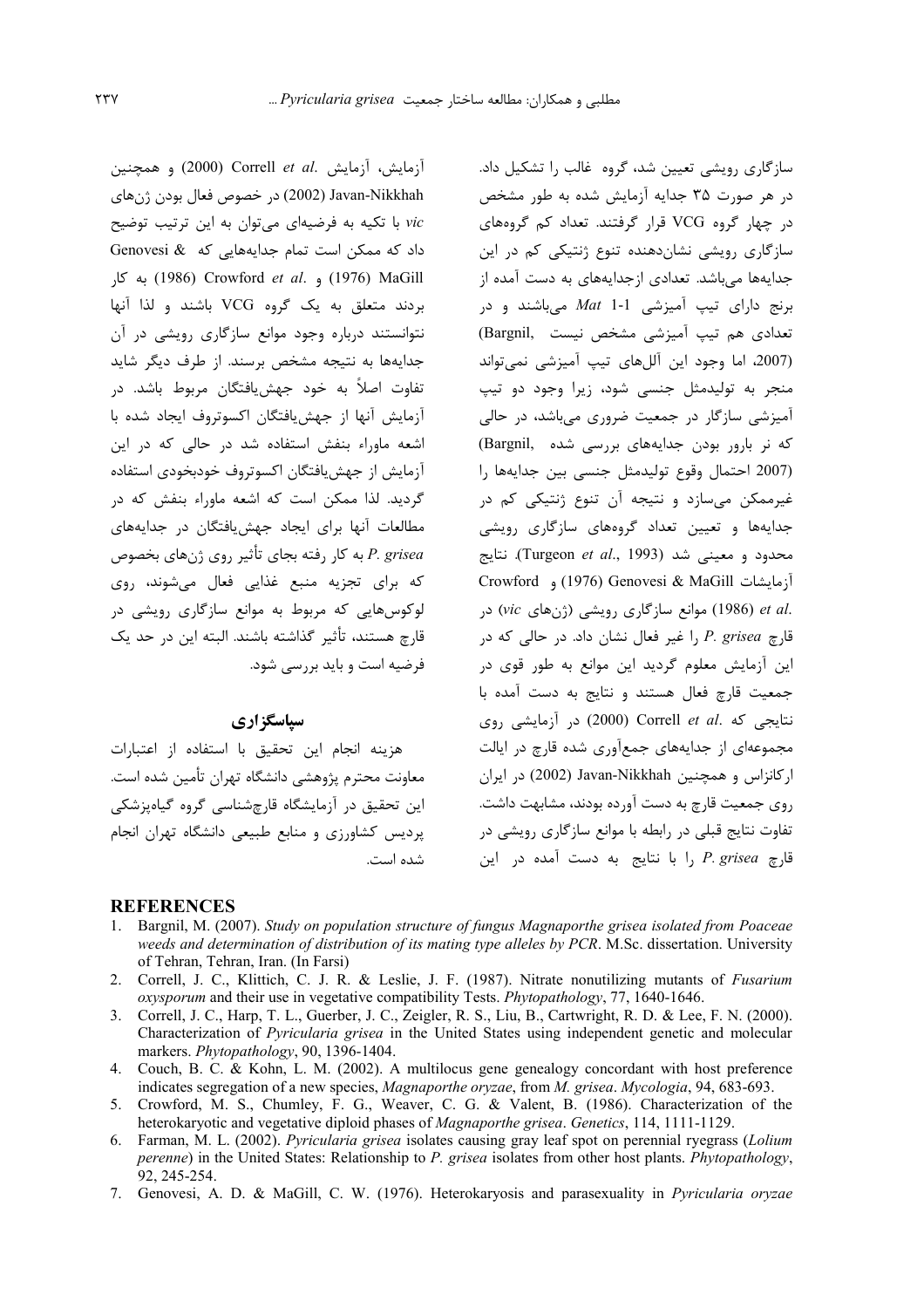Cavara. *Canadian Journaly of Microbiology*, 22, 531-536.

- 8. George, M. L. C., Nelson, R. J., Zeigler, R. S. & Leung, H. (1998). Rapid population analysis of *Magnaporthe grisea* by using rep-PCR and endogenous repetitive DNA sequences. *Phytopathology*, 88, 223-229.
- 9. Harp, T. L. & Correll, J. C. (1998). Recovery and characterization of spontaneous, selenate resistant mutants of *Magnaporthe grisea*, the rice blast pathogen. *Mycologia*, 90, 954-963.
- 10. Hebert, T. T. (1971). The perfect stage of *Pyricularia grisea*. *Phytopathology*, 61, 83-87.
- 11. Javan-Nikkhah, M. (2002). *Investigation on genetic diversity of populations of Magnaporthe grisea (Hebert) Barr, the rice blast fungus, using molecular, pathogenicity and vegetative compatibility characters in Guilan Province*. Ph.D. dissertation. University of Tehran, Tehran, Iran. (In Farsi).
- 12. Javan-Nikkhah, M., McDonald, B. A., Banke, S. & Hedjaroude, G. A. (2004). Genetic structure of Iranian *Pyricularia grisea* populations based on rep-PCR fingerprinting. *European Journal of Plant Pathology*, 110, 909-919.
- 13. Jedryczka, M., Rouexel, T. & Balesdent, M. H. (1999). Rep-PCR based genomic fingerprinting of isolates of *Leptosphaeria maculans* from Poland. *European Journal of Plant Pathology*, 105, 813-823.
- 14. Kachroo, P., Leong, S. A. & Chattoo, B. B. (1994). Pot 2, an inverted repeat transposon from the rice blast fungus *Magnaporthe grisea*. *Molecular Genetics and Genomes*, 245, 39-348.
- 15. Kumar, J., Nelson, R. J. & Zeigler, R. S. (1999). Population structure and dynamics of *Magnaporthe grisea* in the Indian Himalayas. *Genetics*, 152, 971-984.
- 16. Landschoot, P. J. & Hoyland, B. F. (1992). Gray leaf spot of perennial ryegrass turf in Pennsylvania. *Plant Disease*, 16, 1280-1282.
- 17. Leslie, J. F. (1993). Fungal vegetative compatibility. *Annual Review of Phytopathology*, 31, 127-151.
- 18. Levy, M., Correa-victoria, F. J., Zeigler, R. S., XU, S. & Hamer, J. E. (1993). Genetic diversity of the rice blast fungus in a disease nursery in Colombia. *Phytopathology*, 83, 1423-1427.
- 19. Levy, M., Romao, J., Marchetti, M. A. & Hamer, J. E. (1991). DNA fingerprinting with dispersed repeated sequence resolve pathotype diversity in the rice blast fungus. *The Plant Cell*, 3, 95-102.
- 20. Liu, D., Coloe, S., Baird, R. & Pedersen, J. (2000). Rapid Mini-preparation of fungal DNA for PCR. *Journal of Clinical Microbiology*, 38, 471p.
- 21. Lumbsch, H. T. & Huhndorf, S. M. (2007). Outline of Ascomycota. *Myconet*, 13, 1-58.
- 22. McDonald, J. G., Wong, E. & White, G. P. (2000). Differentiation of *Tilletia* species by rep-PCR genomic fingerprinting. *Plant Disease*, 84, 1121-1125.
- 23. Ou, S. H. (1985). *Rice diseases*. (2nd ed.). Common Wealth Agric, Bureaux.
- 24. Padmanabhan, S. Y. (1965a). Breeding for blast resistance in India. In: *the rice blast disease*. (pp. 203- 221). Baltimore, Maryland, John Hopkins Press.
- 25. Piotti, E., Rigano, M. M., Rodino, D., Rodolfi, M., Castiglione, S., Picco, A. M. & Sala, F. (2005). Genetic Structure of *Pyricularia grisea* (Cooke) Sacc. isolates from Italian Paddy Fields. *Journal of Phytophatology*, 153, 80-86.
- 26. Prabhu, A. S., Filippi, M. C., Aravjo, L. G. & Faria, J. C. (2002). Genetic and phenotypic characterization of isolates of *Pyricularia grisea* from the rice cultivars Epagri 108 and 109 in the state of Tocantins. *Fitopatologia Brasileira*, 27, 566-573.
- 27. Roumen, E., Levy, M. & Notteghem, J. L. (1997). Characterisation of the European pathogen population of *Magnaporthe grisea* by DNA fingerprinting and pathotype analysis. *European Journal of Plant Pathology*, 103, 363-371.
- 28. Suzuki, F., Arai, M. & Yamaguchi, J. (2006). DNA fingerprinting of *Pyricularia grisea* by rep-PCR using a single primer based on the terminal inverted repeat from either of the transposable elements Pot2 and MGR 586. *Journal of Genetic Plant Pathology*, 72, 314-317.
- 29. Tredway, L. P., Stevenson, K. L. & Burpee, L. L. (2003). Mating type distribution and fertility status in *Magnaporthe grisea* populations from turfgrass in Georgia. *Plant Disease*, 87, 435-441.
- 30. Turgeon, B. G., Christiansen, S. K. & Yoder, O. C. (1993). Mating type genes in Ascomycetes and their imperfect relatives. In: D.R. Reynolds and J.W. Taylor (Eds.), *the fungal holomorph*. (pp. 199-215). Mitotic meiotic and pleomorphic speciation in fungal systematics.
- 31. Valent, B. (1997). The rice blast fungus, *Magnaporthe grisea*. In: G.C. Carroll and Tuzyhski P. (Eds.). *The Mycota*. (pp. 37-54). Springer-Verlag.
- 32. Vera Cruz, C. M., Ardales, E. Y., Skinner, D. Z., Talag, J., Nelson, R. J., Louws, F. J., Leung, H., Mew, T. W. & Leach, J. E. (1996). Measurement of haplotypic variation in *Xanthomonas oryzae* pv. oryzae within a single field by rep-PCR and RFLP analysis. *Phytopathology*, 86, 1352-1359.
- 33. Xia, J. O., Correll, J. C., Lee, F. N., Ross, W. J. & Rhoads, D. D. (2000). Regional population diversity of *Pyricularia grisea* in Arkansas and the influence of host selections. *Plant Disease*, 84, 877-884.
- 34. Yap, I. V. & Nelson, R. J. (1996). Winboot, a program for performing bootstrap analysis of binary data